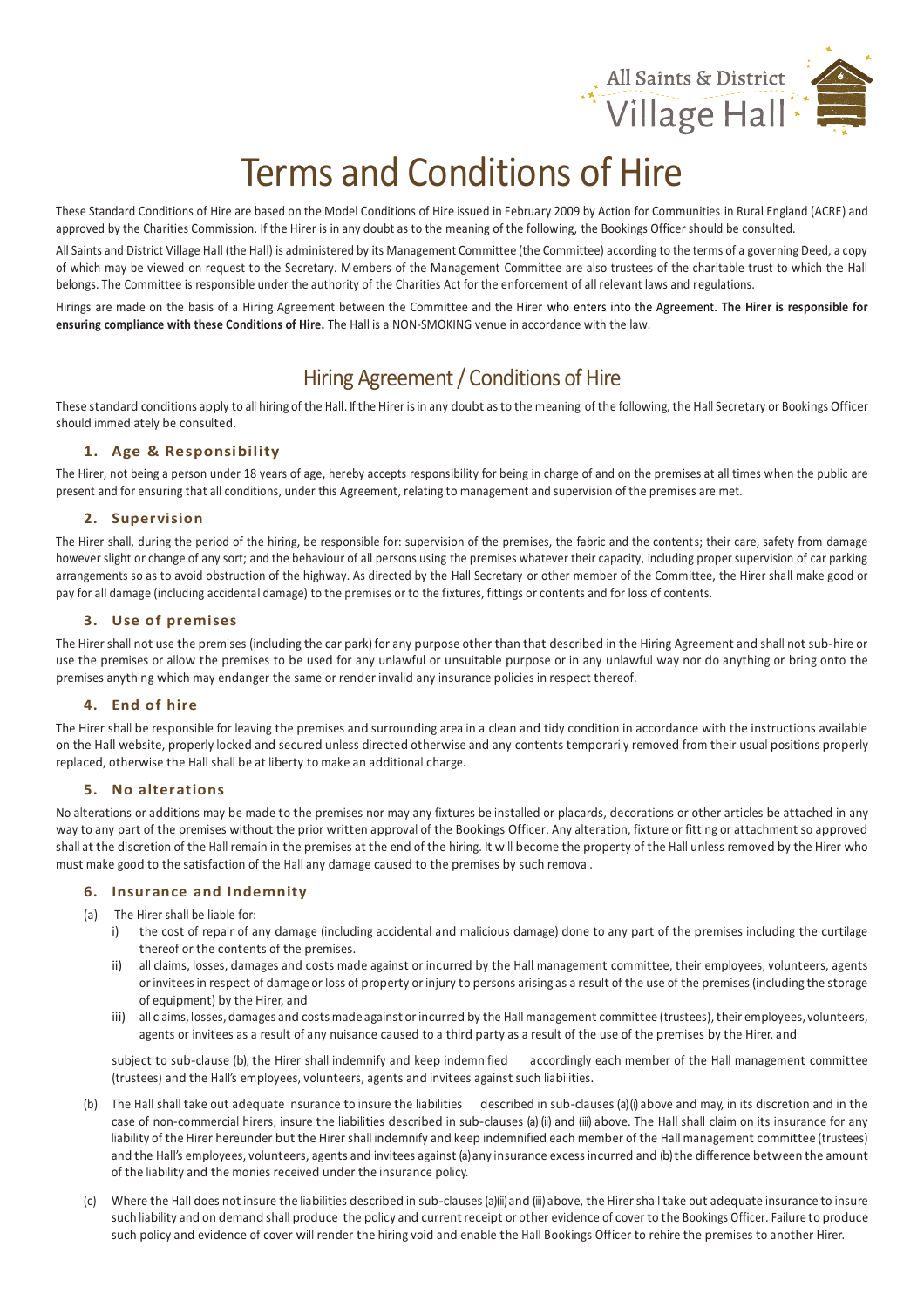Organisations booking the Hall for commercial or profit-making events must carry Third Party Public Liability insurance, a copy of which together with receipted payment of current premiums is to be made available for inspection at time of booking.

The Hall is insured against any claims arising out of its own negligence.

#### **7. Sale of Alcohol**

No excisable liquor shall be sold (including an honesty bar or donations) unless a Temporary Event Notice has been submitted to EDDC at least two weeks in advance on the correct form and with the permission of the Hall Committee. The application forms and full conditions are available on:

<http://eastdevon.gov.uk/licensing/alcohol-and-entertainment/temporary-event-notices/apply-for-a-temporary-event-notice/>

There is a help line to EDDC on 01395 517411.

# **8. Childcare Act 2006**

The Hirer shall ensure that any activities for children under eight years of age comply with the provisions of the Childcare Act 2006 and the Safeguarding Vulnerable Groups Act 2006 and only fit and proper persons who have passed the appropriate Disclosure and Barring Service checks should have access to the children. Checks may also apply where children over eight and vulnerable adults are taking part in activities. The Hirer shall provide the Hall management committee with a copy of their DBS check and Child Protection Policy on request

# **9. Public Safety Compliance**

The Hirer shall comply with all conditions and regulations made in respect of the premises by the Local Authority, the Licensing Authority, and the hall's Fire Risk Assessment or otherwise, particularly in connection with any event which constitutes regulated entertainment, at which alcohol is sold or provided or which is attended by children. The Hirer shall also comply with the hall's health and safety policy.

The Fire Service shall be called to any outbreak of fire, however slight, and details shall be given to the secretary of the management committee.

The fire extinguishers must not be interfered with and the Hirer(s) will be responsible for the full re-charging and call out charges if they are misused, together with any charge to rectify any damage, cleaning, etc arising from such misuse.

- (a) The Hirer acknowledges that they have received instruction in the following matters:
	- i) The action to be taken in event of fire. This includes calling the Fire Brigade and evacuating the hall.
	- ii) The location and use of fire equipment. (Include diagram of location when handing over keys.)
	- iii) Escape routes and the need to keep them clear.
	- iv) Method of operation of escape door fastenings.
	- v) Appreciation of the importance of any fire doors and of closing all fire doors at the time of a fire.
	- vi) Location of the first aid box

(b) In advance of any activity, whether regulated entertainment or not, the Hire shall check the following items:

- i) That all fire exits are unlocked and panic bolts in good working order
- ii) That all escape routes are free of obstruction and can be safely used for instant free public exit
- iii) That any fire doors are not wedged open.
- iv) That there are no obvious fire hazards on the premises.
- v) That emergency lighting supply illuminating all exit signs and routes are turned on during the whole of the time the premises are occupied. The labelled switch for these lights is in the main electrical cabinet in the body of the Hall and must be turned ON for all book ings and turned OFF prior to leaving the building.

#### **10. Gaming betting and lotteries**

The Hirer shall ensure that nothing is done on or in relation to the premises in contravention of the law relating to gaming, betting and lotteries.

# **11. Music Copyright licensing**

The Hall holds relevant licences under Performing Right Society (PRS) and Phonographic Performance Licence (PPL).

#### **12. Film**

Children shall be restricted from viewing age-restricted films classified according to the recommendations of the British Board of Film Classification. Hirers should ensure that they have the appropriate copyright licences for film.

#### **13. Noise**

The Hirer shall ensure that the minimum of noise is made on arrival and departure, particularly late at night and early in the morning.

# **14. Drunk and disorderly behaviour and supply of illegal drugs**

The Hirer shall ensure that, in order to avoid disturbing neighbours to the hall and avoid violent or criminal behaviour, care shall be taken to avoid excessive consumption of alcohol. No illegal drugs may be brought onto the premises. Drunk and disorderly behaviour shall not be permitted either on the premises or in its immediate vicinity. Any person suspected of being drunk, under the influence of drugs or who is behaving in a violent or disorderly way shall be asked to leave the premises in accordance with the Licensing Act 2003.

# **15. Health and hygiene**

The Hirer shall, if preparing, serving or selling food, observe all relevant food health and hygiene legislation and regulations. In particular dairy products, vegetables andmeat on the premises must be refrigerated and stored in compliance with the Food Temperature Regulations. The premises are provided with a refrigerator and thermometer. The hirer is responsible for the health and hygiene of the hall, in particular the kitchen.

# **16. Heating**

The Hirer shall ensure that no unauthorised heating appliances shalln be used on the premises when open to the public without the consent of the management committee. Portable Liquefied Propane Gas (LPG) heating appliances shall not be used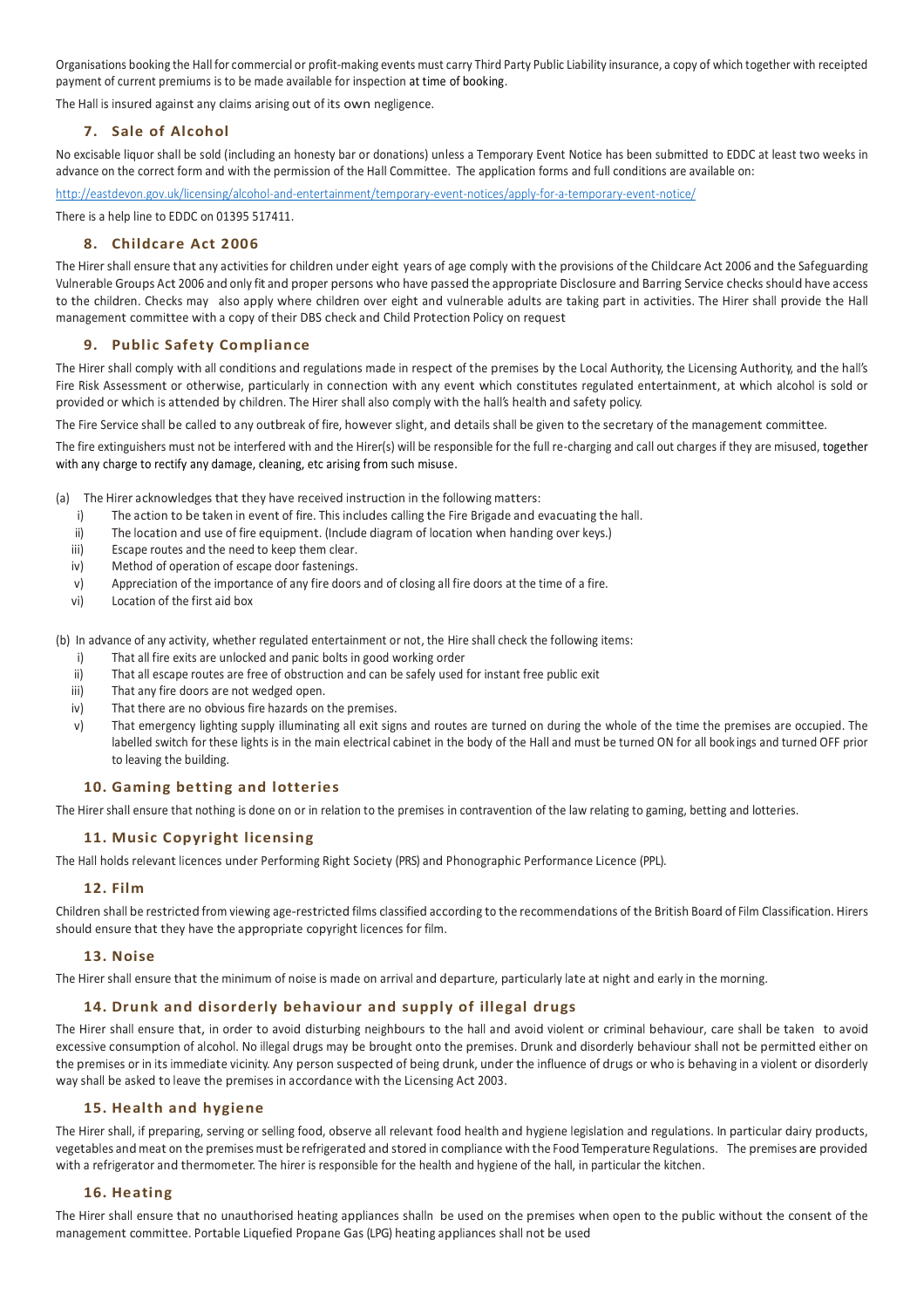# **17. Electrical appliance safety**

The Hirer shall ensure that any electrical appliances brought by them to the premises and used there shall be safe, in good working order, and used in a safe manner in accordance with the Electricity at Work Regulations 1989. Where a residual circuit breaker is provided the Hirer must make use of it in the interests of public safety. No extension shall be made to the existing electricity system.

#### **18. Stored equipment**

The Hall accepts no responsibility for any stored equipment or other property brought on to or left at the premises by the hirer, and all liability for loss or damage is hereby excluded. All equipment and other property (other than the Hall's stored equipment) must be removed at the end of each hiring or fees may be charged for each day or part of a day at the hire fee per hiring until the same is removed. The Hall may use its discretion in any of the following circumstances:

(a) Failure by the Hirer either to pay any chargesin respect of stored equipment due and payable or to remove the same within 7 days after the agreed storage period has ended

(b) Failure by the Hirer to dispose of any property brought on to the premises for the purposes of the hiring. This may result in the Hall management committee disposing of any such items by sale or otherwise on such terms and conditions as it thinks fit, and charge the Hirer any costs incurred in storing and selling or otherwise disposing of the same.

#### **19. Smoking**

The Hirer shall, and shall ensure that the Hirer's invitees, comply with the prohibition of smoking in public places provisions of the Health Act 2006 and regulations made thereunder. Any person who breaches this provision shall be asked to leave the premises. The Hirer shall ensure that anyone wishing to smoke does so outside and disposes of cigarette ends, matches etc. in a tidy and responsible manner, so as not to cause a fire.

#### **20. Accidents and dangerous occurrences**

Any failure of equipment belonging to the Hall or brought in by the Hirer must also be reported assoon as possible. The Hirer must report all accidents involving injury to the public to a member of the Hall management committee as soon as possible and complete the relevant section in the Hall's accident book.

Certain types of accident or injury must be reported on a special form to the Incident Contact Centre. The Hall Secretary will give assistance in completing this form and can provide contact details of the Incident Contact Centre. This is in accordance with the Reporting of Injuries, Diseases and Dangerous Occurrences Regulations 1995 (RIDDOR).

#### **21. Explosives and flammable substances**

The hirer shall ensure that:

(a) Highly flammable substances are not brought into, or used in any part of the premises and that

(b) No internal decorations of a combustible nature (e.g. polystyrene, cotton wool) shall be erected without the consent of the management committee. No decorations are to be put up near light fittings or heaters.

(c) All types of indoor and outdoor fireworks, Chinese lanterns, etc., are strictly forbidden both within the building and the surrounding curtilage.

#### **22. Animals**

The Hirer shall ensure that no animals (including birds) except guide dogs are brought into the premises, other than for activities agreed to by the Hall. No animals whatsoever are to enter the kitchen at any time.

#### **23. Fly posting**

The Hirer shall not carry out or permit fly posting or any other form of unauthorised advertisements for any event taking place at the premises, and shall indemnify and keep indemnified each member of the Hall's management committee accordingly against all actions, claims and proceedings arising from any breach of this condition. Failure to observe this condition may lead to prosecution by the local authority.

#### **24. Sale of goods**

The Hirer shall, if selling goods on the premises, comply with Fair Trading Laws and any code of practice used in connection with such sales. In particular, the Hirer shall ensure thatthe total prices of all goods and services are prominently displayed, as shall be the organiser's name and address and that any discounts offered are based only on Manufacturers' Recommended Retail Prices

#### **25. Cancellation**

If the Hirer wishes to cancel the booking before the date of the event and the Hall is unable to conclude a replacement booking, the question of the payment or the repayment of the fee shall be at the discretion of the Hall. The Hall reserves the right to cancel this hiring by written notice to the Hirer in the event of:

(a) the premises being required for use as a Polling Station for a Parliamentary or Local Government election or by-election

(b) the Hall management committee reasonably considering that (i)such hiring will lead to a breach of licensing conditions, if applicable, or other legal or statutory requirements, or (ii) unlawful or unsuitable activities will take place at the premises as a result of this hiring

(c) the premises becoming unfit for the use intended by the Hirer

(d) an emergency requiring use of the premises as a shelter for the victims of flooding, snowstorm, fire, explosion or those at risk of these or similar disasters.

In any such case the Hall shall not be liable to the Hirer for any resulting direct or indirect loss or damages whatsoever

#### **26. No rights**

The Hiring Agreement constitutes permission only to use the premises and confers no tenancy or other right of occupation on the Hirer.